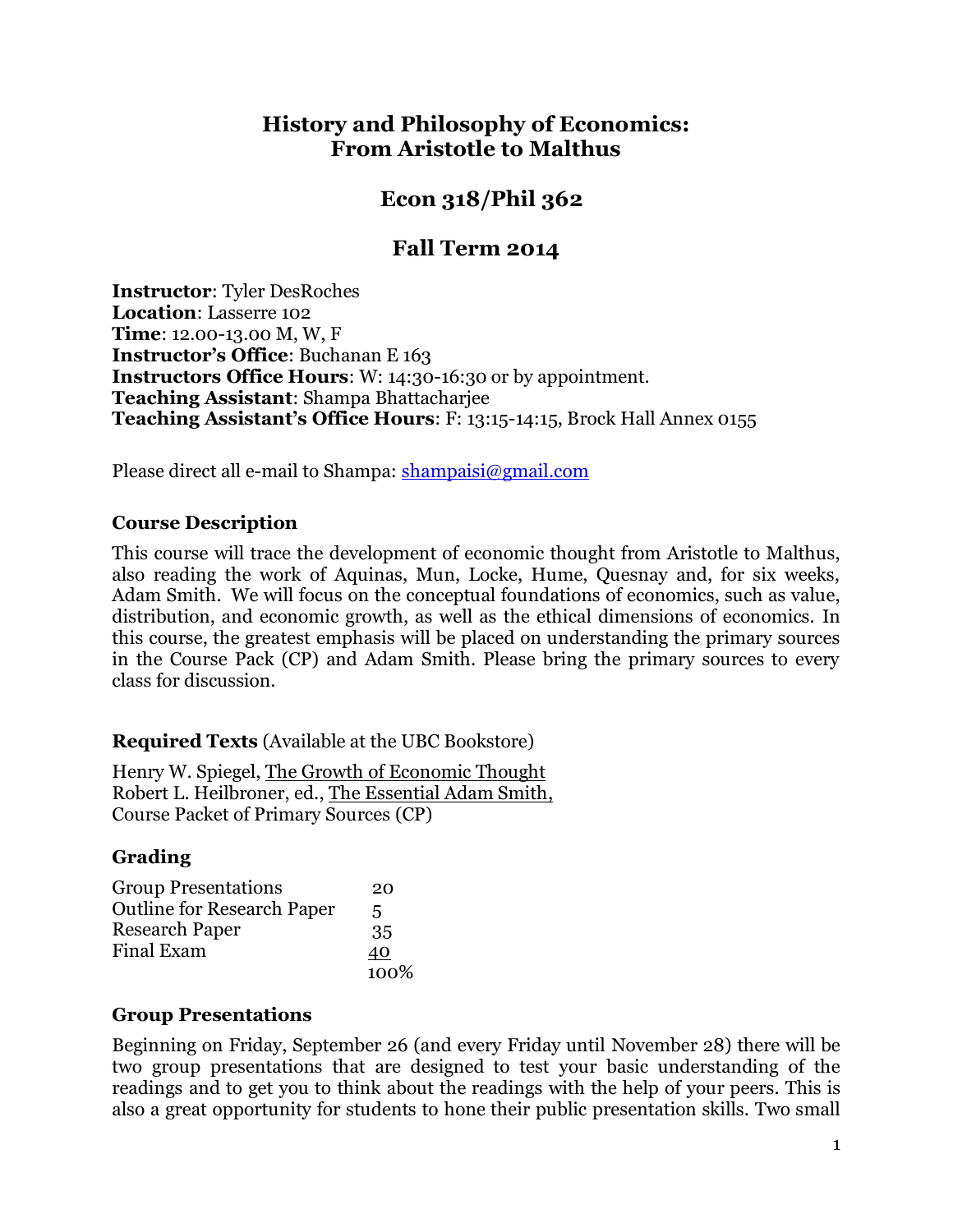groups of students (approx. 5 people each) will each give short (**10-15 minutes**) presentations to the class. After the presentations, both groups will then be required to field questions from the audience (**15-20 minutes**). We will form groups during the second week of September when students will be provided with a list of questions from which to choose one or two. Students will then naturally form a group with the other students who have chosen the same question (NB. Shampa and I may have to make some small adjustments to groups but we will do our best to satisfy everyone's preferences). Group presentations do not have to be over the top but they must be clear and concise. There is flexibility in terms of the content that groups can choose to include in their presentation; however, students must keep in mind that the ultimate objective of the presentation is to provide a clear answer to the question at hand. Every member of each group should contribute to the group's presentation in some way, shape, or form. However, the specific role that each member is responsible for will be determined by the group members themselves.

Group presentations are worth 20% of your final grade. How will the group presentations be evaluated? Every member of each group who participates in the presentation will receive the same grade based on the overall quality of the presentation and the Q&A that follows immediately afterwards. This grade will only be worth 50% of each student's grade, however. The other 50% of your grade will be determined by the members of your group.

Only if notified *in advance* will it be possible to accommodate missed presentations. Students who do not sign up with a group or do not participate in a group presentation will receive a grade of zero.

#### **Research Paper**

In the last class of the term, on November 28, you are to turn in a **2,000 word** original research paper that is worth 35% of your final grade (late essays will be penalized 10% per day). In mid-October, I will give every student a hand-out that will explain exactly what is required for the research paper and the outline, which is worth 5% of your total grade (due on Monday, October 27).

#### **Final Exam**

In the last class of the term, every student will receive a preview for the final exam. The exam will have three parts. Part A is a short question on Malthus that will not be previewed. Part B will list three essay questions on Smith; two will appear on the final exam and you are to write on one. Part C will list three questions that synthesize the entire course material; two of these questions will appear on the final exam and you are to write on one. Please note that you will not be allowed to make-up the final exam without a documented, University-sanctioned excuse.

#### **Classroom Etiquette**

For some students laptops, tablets and smart phones can be useful tools for the classroom. However, others find such devices distracting. They can easily take away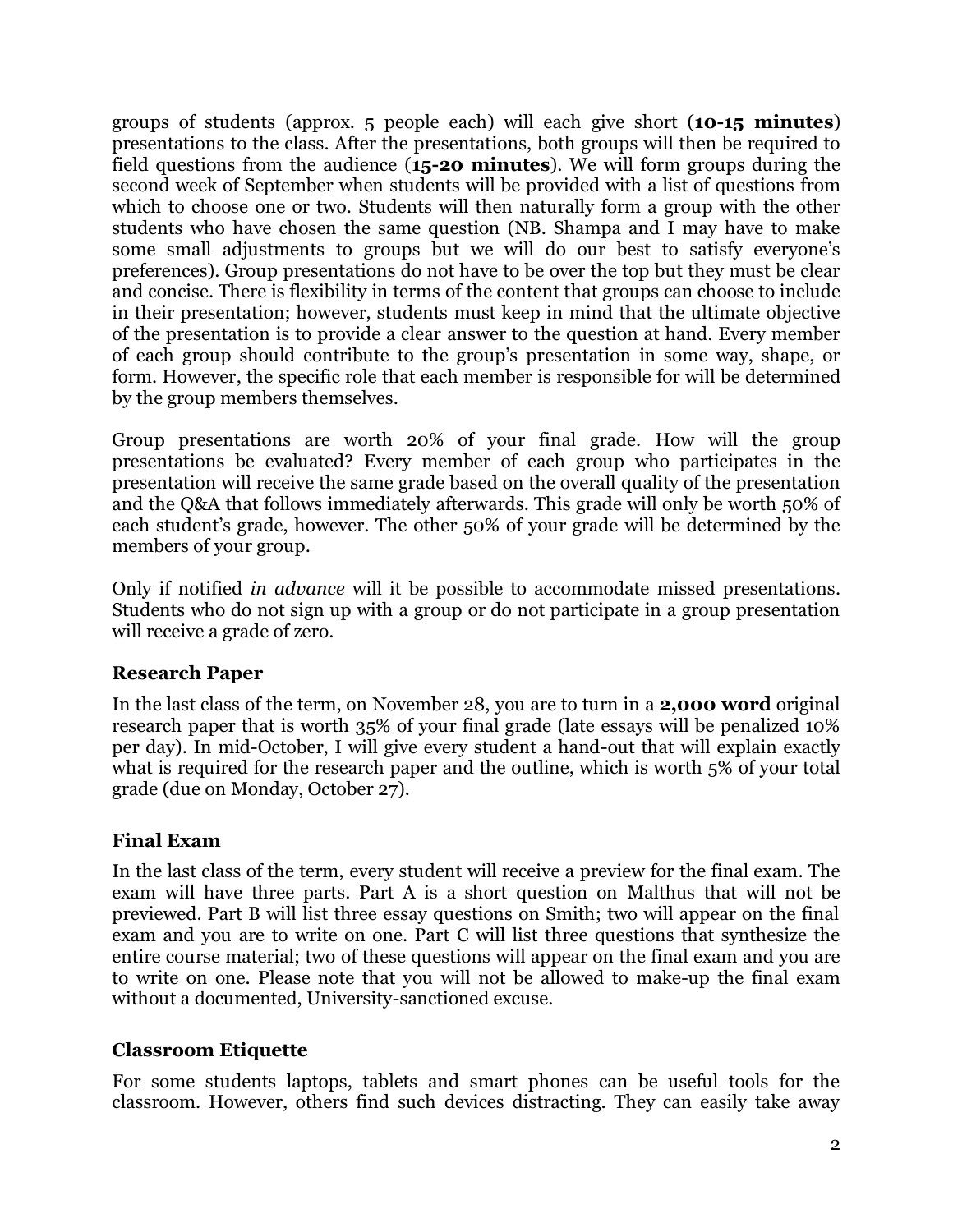from the social environment naturally generated by a classroom setting. While the use of laptops is not prohibited in this class, it should be kept to a minimum. Students should only use laptops for genuine classroom activities, such as taking notes, and not for updating their Facebook status, etc. If you choose to use a laptop in class I recommend that you sit in the back row so that your screen does not distract students sitting behind you.

### **Attendance**

There is no official requirement that you attend class. However, it is difficult to do well unless you attend regularly. *Attending class on Friday is particularly important because this is the day that your peers will give their group presentations*. The success of every presentation depends on a fully engaged and interactive audience. If you do miss class, it is your responsibility to find out what you missed. Please contact another student enrolled in the course or the TA.

In general, I expect students to be consistently well prepared for class by having read (and thought about) the material. *These readings cannot to be passively consumed*. I welcome (and expect) questions and challenges in class. I also hope that students will drop by my office frequently to discuss what we're doing or just to say "hello" and let me know how the course is going. If you are unable to come to my office hours, please feel free to set up an appointment. You are also encouraged to discuss any problems you may have with the teaching of the course.

Any student in this course who has a disability that may prevent him or her from fully demonstrating his or her abilities should contact me personally as soon as possible so we can discuss accommodations necessary to ensure full participation and to facilitate your educational opportunities.

### **Caveat**

This syllabus may be changed by the instructor at any time. If any problems arise that might potentially jeopardize your performance in the course, you must try to inform me of the problem at the next available office hour or speak to me after class. *Please note that cheating and plagiarism are serious offenses and will result in an "F" for the course.* If you have any questions about what constitutes academic misconduct, please contact me. The University's definition of plagiarism, along with excellent resources for avoiding it, can be found at: <http://www.library.ubc.ca/home/plagiarism/>